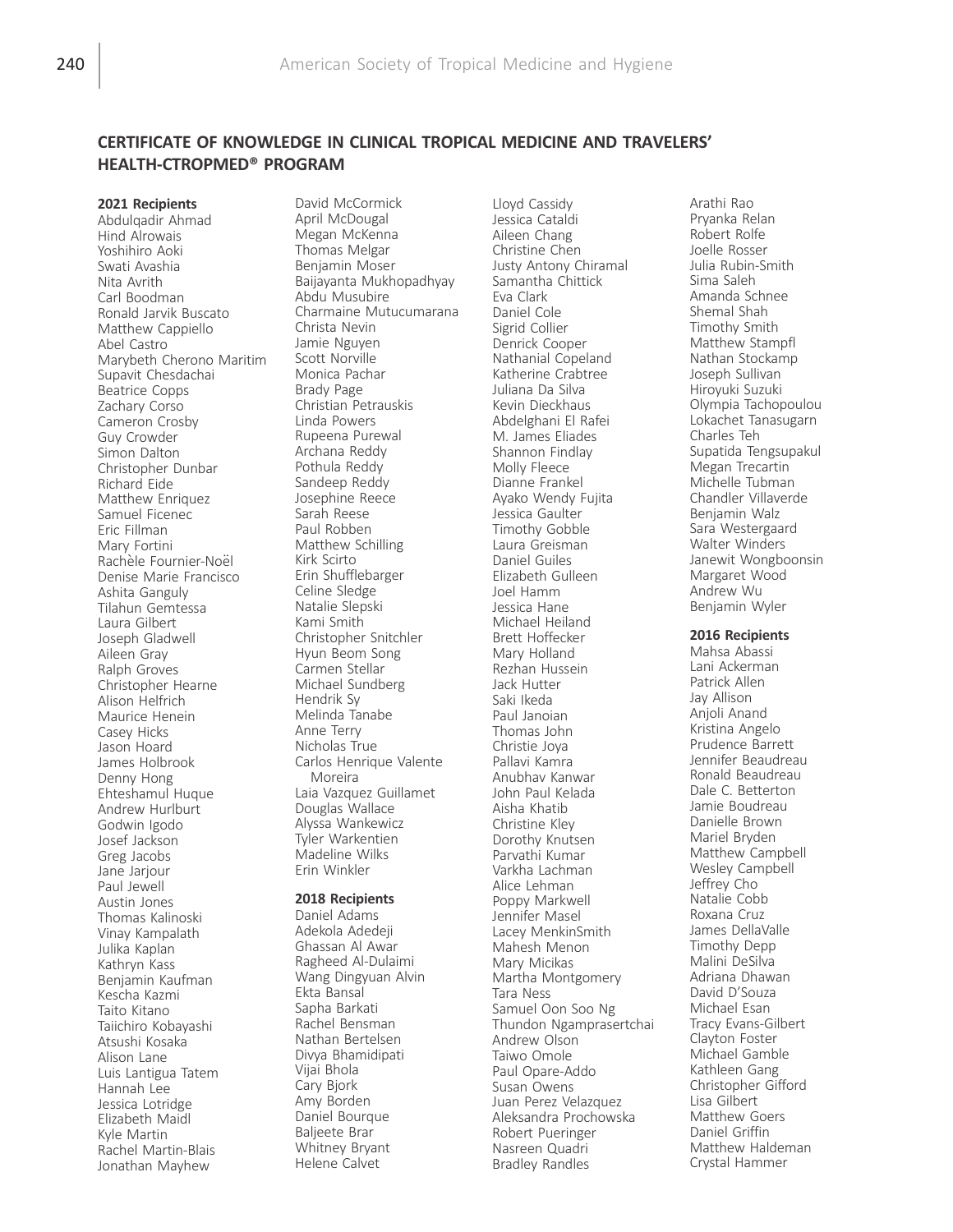Julie Hanson David Harris Bradley Hickey Natasha Hochberg Meghan Hofto Peter Holmberg W. Hunt Claire Italiano Michael Jaung Jaimini Jodhani Christopher Jones Shanthi Kappagoda Benjamin Katz Mandip KC Adam Kley Alexia Knapp Michael Koren Michelle LaBrunda Andrea Lack Stephanie Lauden Kellene Lenz Andrew Letizia Daniela Lobo Jason Lohr Michael Marriott Donna McGregor Brian Medernach Ana-Claire Meyer Bayan Missaghi Joshua Mularella Lindsay Murphy Philip Murray Eric Nau Jill Neely Chienyenwa Nwachuku-Winful Elise O'Connell Meagan Pate Carolina Perry Jonathan Peters Hope Pogemiller Vivek Ramarathnam Mauricio Rebolledo Medranda Heather Rivasplata Candace Rypien Sapna Sadarangani Rebecca Sainato Makoto Saito Kacie Saulters Martin Schmidt Michael Smit Linnea Smith Melissa Sutton Andrzej Szefler Wilawan Thipmontree Alexandra Vinograd Jill Weatherhead Soe Win Jennifer Wong Rebecca Zadroga Anteneh Zewde

## 2014 Recipients

Kathryn Anderson Ana Arauz

David Ayer Meagan Barry Luther Bartelt Katherine Billingsley Tim Bongartz Christine Borghi-Cavallaro David Brieff Calla Brown Benjamin Bryden Darilyn Campbell-Falck Rebecca Chancey Lisa Chastant Roshni Daver Bethany DeBoer Britta Denman Devika Dixit Jon Dyal Karen Ekernas Ryan Fabrizius Sheiphali Gandhi Cameron Gongwer Maria Guevara Daniele Gusland Tracey Haas Lesca Hadley Kamal Hamed David Horne Benjamin Huntley Rosanna Ianiro Alexander Kay Leah Kern Roy Kim Rachael Krob Karl Kronmann Eric Lee Christopher Lindshield Rebecca Lyle Salahudin Maalim Rajat Madan Stephanie Malherbe Suma Manjunath Luis Marcos Megan McKinnon William Meeker Llewellyn Mensah Sandy Mudge Carolyn Newman Naranjo Theresa Nguyen Obinna Nnedu Jody Olson Padmasayee Papineni Jaime Pardo Lorine Pelly Jeffrey Percak Stefan Pomrenke Andrew Posey Jakrapun Pupaibool Anupama Raghuram Nipunie Rajapakse William Ramsey Manoj Ray Lauren Richey Marie Rubby Roger Reinaldo

Rosas Carlo Rossi Richard Ruck Marcus Salmen Aaron Scott Siavash Shahbodaghi Anita Sircar Kristina St. Clair Aubrey Stimola-Ryan Anup Subedee Ramona Sunderwirth Leigh Sweet Rachel Talavlikar Milada Tavodova Michael Taylor Susan Tector Elizabeth Thielen Joshua Thomas Nicholas Van Sickels Andrea Van Wyk Peter Veldkamp Indumathi Venkatachalam Karolyn Wanat Amber Wobbekind Edward Xie Karen Yates Anthony Zimmerman 2012 Recipients Sharjeel Ahmad Brandon Allport Margot Anderson Nasikarn Angkasekwinai Nathan Bahr Sarah-Blythe Ballard Brenda Barnhart McGuire Theresa Barton Jason Blaylock Matthew Caddell Steven Cashen Cesar Augusto Castro de Barros Elizabeth Clarke Keri Cohn Douglas Collins Glen Drobot Dan Dulek Robert Ferris DeAnna Friedman Brandi Gary John Gibson Rafik Hanna Gretchen Heinrichs Jeffrey Henney Elisabeth Hesse Andrea Hull Camille Introcaso

Neville Jadeja Lucas Johnson Ayesha Kadir Yasuyuki Kato Michael Kavanaugh Sarah Kesler Karl Kirby Anjali Kunz

Daniel Lattanzi E dward Leitz Leyi Lin Jill Linse Raymond Lyrene Pasri Maharom Sarah Mandigo Ashley Maranich Yasutaka Mizuno Vasant Nagvekar Kristin O'Dell Anil Panackal Kristopher Paolino Elizabeth Petersen Timothy Ruttan Kimberly Schoonover Christian Seefelder Megan Shaughnessy Judith Steyer Mark Swancutt Ashwini Tayade Andrea Tenner Nicole Thomas Drake Tilley Harrys Torres James Van Vooren Stephen Vaughan Katherine Venable George Viola Terry Wuerz Kosuke Yasukawa Rudy Zimmer

## 2010 Recipients

Jan Agosti Julie Ake Svenja Albrecht Rahul Anand Suzanne Atteberry Mariam Aziz William Bevins Brian Blackburn Natalie Bridger Benjamin Bristow Ulrike Buchwald Amaya Bustinduy Seema Chandra Gordon Christensen Kevin Clarke Laura Cooley Peter J. De Vries Gregory Deye Michael Ellis Joseph Etienne Jessica Fairley Eileen Farnon Ahmed Farooq Norman Farr Jacqueline Firth Eric Garges Jorge Garib Cameron Gifford Curtis Gongwer Jonathan Grennan Dubert Guerrero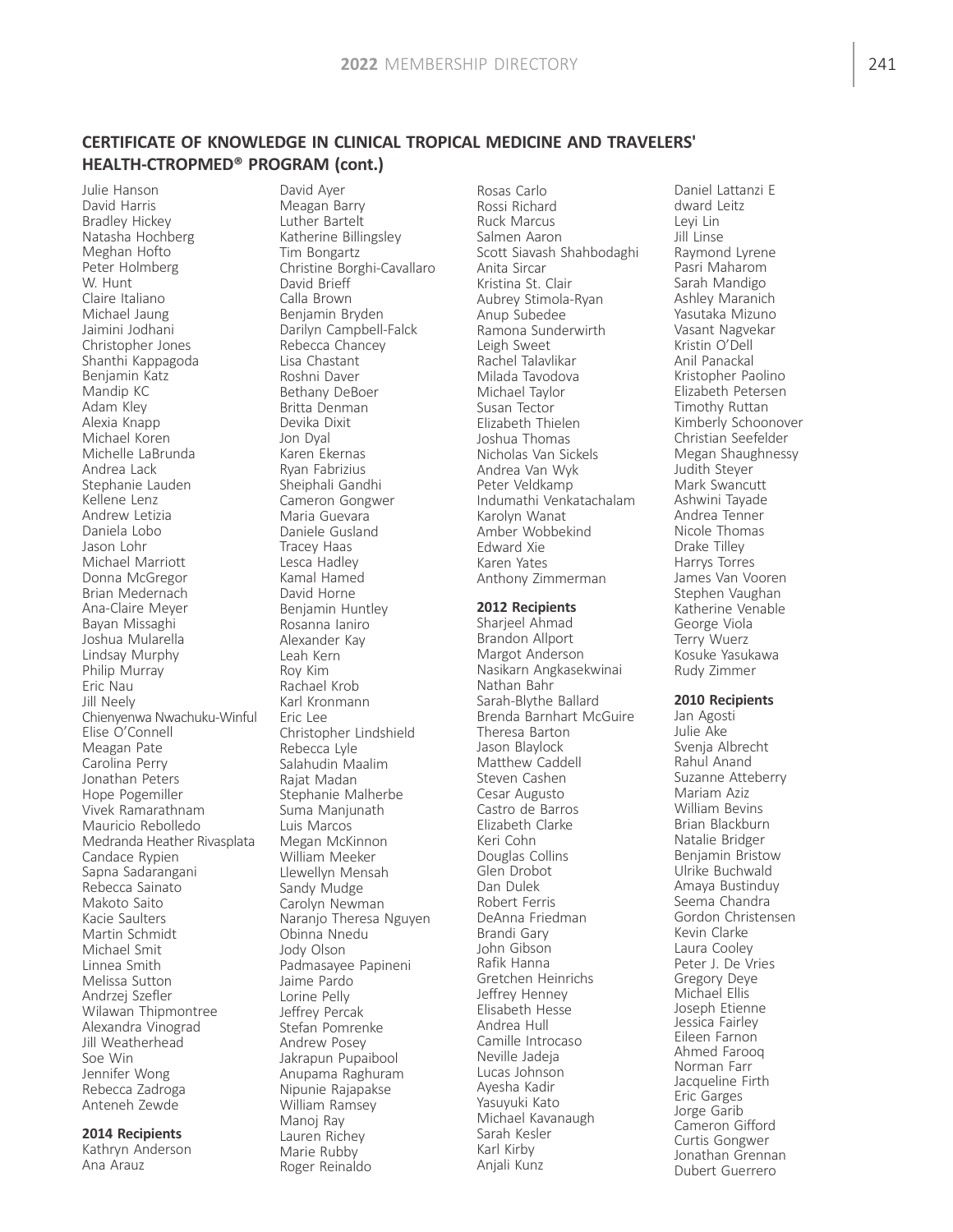Jeffrey Hall Joshua Hartzell Sarah Hoehnen Julia Hutter Shamim Islam Mark Johnson Matthew Jones Ubonvan Jongwutiwes Stephen Jost Michael Khoury Kristi Klee Kristina Krohn Paul Larson Sarah Lee David Lohr Rogelio Lopez-Velez Joel Massey Jacqueline Michaud Vicki Penney Benjamin Phelps Marc Robinson Rodrigo Romulo Daniel Schnobrich Charles Schubert Michelle Science Phillip Scott Thomas Snickenberger Venkat Srinivasan Dorairajan Suresh Kumar Carey Terry Damanpreet Ubhi Michael Virata Paige Waterman Brian Yablon Mohamed Yassin

#### 1995–2008 Recipients

Neva Abbott Elfatih Abter Samer Abufadil Shadab Ahmed Azeem Ahsan Abdulkader Al Rezqi Ghassan Al-Awar Tarik Al-Azraqi David Alcid Sadia Ali Donald Allegra James Allen William Allen William Alto Fernando Alvarado Carlos Alvarez Hassan Amjad Natasha Anandaraja Steven Andersen Susan Anderson Benjamin Andrews Anne Anglim Vernon Ansdell Deepak Ariga Carlos Aristeguieta Robert Armstrong Mark Arness

Naomi Aronson Ashoni Arora Julio Arroyo Ramin Asgary Tobey Audcent Arash Babaoff Lindsey Baden Steven Baker Iqbal Bal Michael Ballard Anna Banerii Shehla Baqi Elizabeth Barnett V. Theodore Barnett Michael Barnish Michele Barry Robert Barthel Alex Baskous Daniel Bausch Andrew Bazemore Donald Beggs Kiran Belani Joseph Bell Jean-Luc Benoit Stephen Berger Vladimir Berthaud Larry Bethoney Deborah Bettels Lee Beyer Frank Bia Kendall Billick Joseph Bingham Marvin Bittner David Blazes Samia Boctor Diane Boteler Alain Bouckenooghe David Boulware Terra Bowles Russell Bradford David Brandt Darin Brannan Lo Ranee Braun Gerald Brennock Holly Brodzinski Jason Brophy Arthur Brown Joel Brown Richard Brown Joe Bryan Don Buckley Yen-Giang Bui Timothy Burgess Heather Burnett Mark Burnett Joseph Byrnes Claude Cadoux John Campagna Daniel Caplivski G. Alexander Carden I. Dale Carroll Romanee Chaiwarith Jeff Chapman William Chapman

Paul Charlebois Lin Chen Imtiaz Choudhary Sarfraz Choudhary Emilie Chow Greg Christensen John Christenson Vishnu Chundi Preston Church Theodore Cieslak Elizabeth Clark Marvin Clark F. David Clifford Barnett Cline Jeffrey Cloud Allison Clough Matthew Coatsworth Jonathan Cohn Mireille Coles Kenneth Colina JoAnne Collinge Maria Compte Byron Conner Walter Connor Timothy Cook Timothy Cooper Nicholas Corey Paula Corrigan Philip Coyne John Crane E. Patrick Creehan Maryanne Crockett Tonya Crook Nancy Crum James Crutcher Johanna Daily Harry Davis Richard Dawood Mohamud Daya John De Pasquale Robert DeFraites Pierre Dejace Anne-Marie Demers Arlene Dent Stan Deresinski Jaime Deseda Ronald Devine Vinod Dhawan Lew Dick David Diemert Daniela DiIorio Ross Donaldson Mary Donnelly Deirdre Duffy Dana Duncan Terry Dwelle Kenneth Earhart A. Mark Edwards Edward Eitzen Okechukwu Ekenna Randall Ellis Robert Elwood Wesley Emmons Carol Encarnacion

Arne Eskesen Ana Maria Espinoza Dennis Faix Nagib Fares R. Wesley Farr Getachew Feleke Jovita Fernandez Michael Fincher Philip Fischer Evelyn Fisher Walter Fister Susannah Ford Arthur Forni John Foster Fabio Foti LeAnne Fox Carlos Franco-Paredes Leah Frazier David Freedman Daniel Freilich J. Gordon Frierson Mary Gabriel Robert Gasser Paula Gettys Neil Gibson Mary Glass Stephen Gluckman Ruth Goehle William Goellner Jesus Gonzalez-Moreno Ram Gopalakrishnan Hector Gorbea Kara Goss Philip Gould Michael Grieco Jeffrey Griffiths Matthew Guarino Fernando Guerena Richard Guerrant Mary Ellen Guroy Sandra Gustin Frank Gutmann Christiane Hadi Gary Haffner Stefan Hagmann Rana Haijeh Braden Hale De Von Hale Jennifer Halverson Davidson Hamer John Hammer James Hansen Scott Harper Cathleen Harris Scott Harris Jonathan Harte Michael Hawkes Konrad Hayashi Debbie Heit Brett Hendel-Paterson Todd Henrikson Christy Henry Timothy Herrick Barbara Herwaldt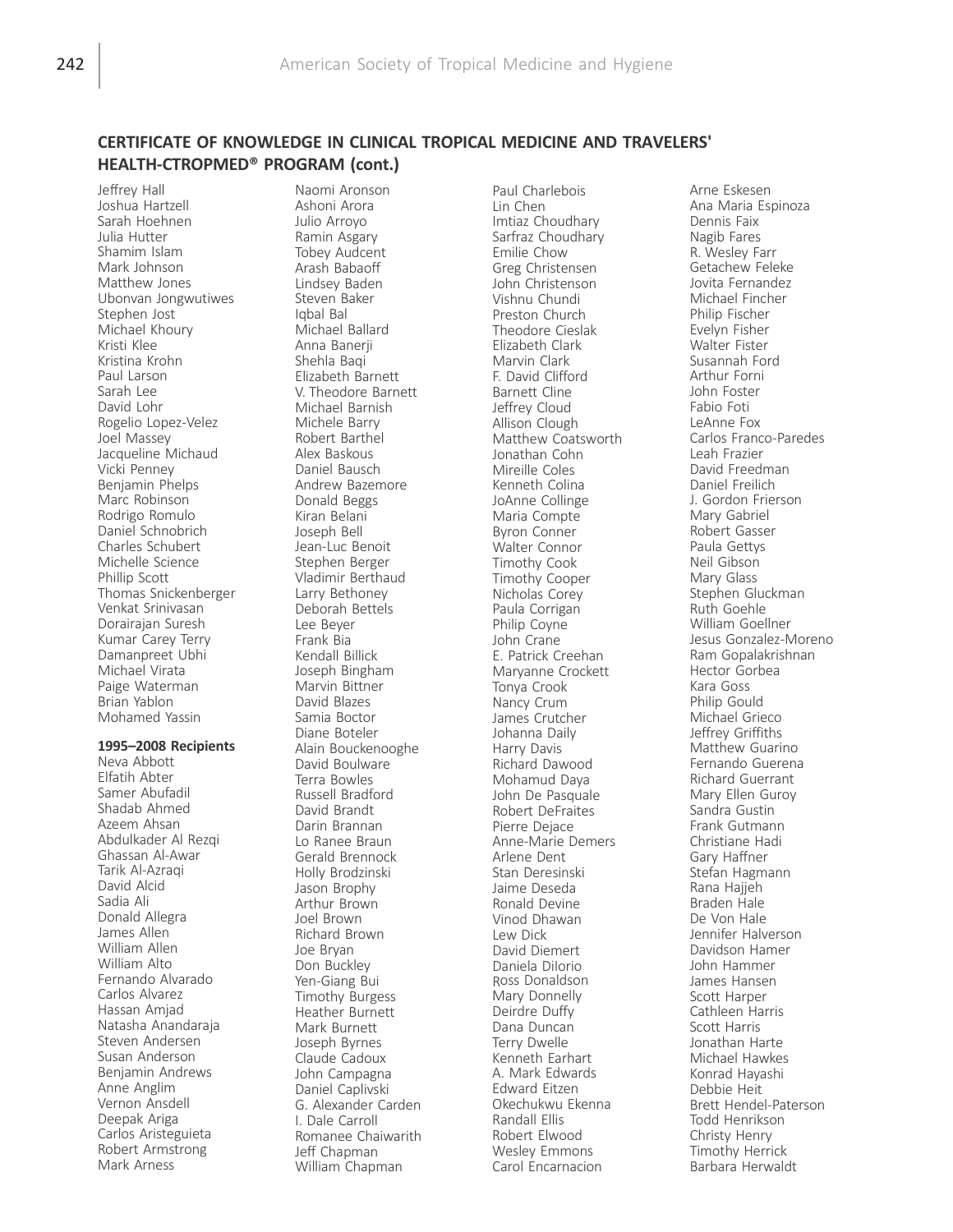Patrick Hickey Alicia I. Hidron John Hii David Hill Julie Hoffman Stephen Hoffman Paul Holtom Michael Holzer Jennifer Hong Duane Hospenthal Eric Houpt Randolph Hurley Rocio Hurtado Ahmed Hussein Jeffrey Jackson Frederique Jacquerioz Andrew Jamieson John Janikowski Thomas Jensen Nishith Jobanputra Christine Johns Betty Johnson Donald Johnson Edward Johnson Leonard Johnson Maxwell Johnson Stephen Johnson Jeffrey Jones M. Patricia Joyce Gregory Juckett Kendrick Kahler Shiva Kalidindi Alexander Kallen William Kammerer Bryan Kapella Michele Karim Christopher Karp John Kasukonis Lisa Keep Alan Scott Kellermann Timothy Kelton Richard Kenney Henry Kerandi Thomas Kerkering Ali Khan Riad Khatib Charles King Timothy Kirchler Beth Kirkpatrick Lynn Kitchen Amy Klion Colleen Kniffin Joseph Kolars Hoonmo Koo Mark Kortepeter Philip Korthuis Carrie Kovarik Victor Kovner Phyllis Kozarsky Mark Krautheim Steven Krotzer Tim Kuberski Sharon Kuhn Susan Kuhn

Walter (Ted)Kuhn Sampath Kumar Eileen Kummant Farrukh Kureishy Awewura Kwara Mark Lacy John Lammie Michael Lange Larry Laughlin Chinh Trung Le Richard Leach Timothy Leach John Leake Erica Leazenby Elizabeth Ledbetter Edith Lederman Lawrence Lee Emil Lesho Ludwig Lettau Francois Lette Ine Leus Jill Levy Drew Lewis Daniel Libraty Poh-Liam Lim Jessica Lin David Lintz Jay Litchfield Joanne Liu Carson Lo Charles Longer Janice Louie Daniel Lucey Aric Ludwig Thomas Luke Kevin Lunney Julia Lynch Michael Lynch Jonathan MacClements Susan MacDonald Sheila Mackell Alan Magill James Maguire Jason Maguire Charles Mahan Siddhartha Mahanty Sumit Majumder Mark Malakooti John Malone Joseph Malone James Mancuso Venkat Mani Doreen Mar Leonard Marcus William Markle Lucila Marquez Muriel Marshall Pierre Martel Gregory Martin Harold Martin James Martin Carl Mason Glenn Mathisen David Mathison

Kunjana Mavunda Sherman McCall Martin McCann Anne McCarthy Karen McClean Lesley McGalliard Kelly McKee Carol McLaughlin Susan McLellan Michael McMahon David McNeeley Ameya Medhekar Peter Melby Paul Mertens Rebecca Meyerson Larry Miller Robert Miller Jacob Minor Ayesha Mirza Yazdan Mirzanejad Edgar Molina Martin Montes Christopher Moore Thomas Moore John Moran Shaun Morris Robert Mott Victor Mulanovich Stephen Munday Gerald Murphy John Murphy Timothy Myrick Jean Nachega Yoshitaka Nakagawa Leenhapong Navaravong Franklin Neva Patrick Ney Ank Nijhawan Richard Niska Scott Norton Thomas Nutman Chidi Nwizu Sean O'Donnell Richard Oberhelman Christophe Ohl Patrick Olson Mario Onagan Winnie Ooi Steven Oscherwitz Johanna Osorio Barry Pakes Pia Pannaraj Claire Panosian Scott Paparello Mark Paris Douglas Parkin Dean Paschal Prafullkumar Patel Jan Patterson Julie Pavlin Richard Pearson M. Sayonara Perez Mato Jeffrey Pernica Mireille Plamondon

Christopher Plowe John Podgore Herbert Prawius Todd Price Ronald Primas Ronald Pust Gregory Raczniak Shobita Rajagopalan Latha Rajan Diana Ramirez-Baron Nigel Raymond David Reifsnyder Edward Rensimer Steven Reynolds Thomas Richie Mark Riddle Terri Rock David Roesel Matthew Rollosson Martha (Marty) Roper Jon Rosenblatt Meghan Rothenberger Debra Rowse Omid Rowshan Larry Rumans Edward Ryan Katie Ryan Maheen Saeed Rolando Saenz Edsel Salvana Priya Sampathkumar Benjamin Samuel John Sanders Michael Sands Christopher Sanford Scott Santibanez Arif Sarwari Michael Sauri Susan Saxe Lynora Saxinger Andrew Schechtman Gottfried Schmer Friedel Schneider Glenn Schnepf Sandra Schumacher Mary-Louise Scully Stephen Sears Nyo Sein Uzi Selcer Jose Serpa-Alvarez Trueman Sharp Michael Shertz Margarita Silio Dawd Siraj Joseph Sliman Michael Sluss Raymond Smego Clyde Smith Darvin Smith Mark Smith Melodie Smith Bonnie Smoak Keith So Georgia Sotiropoulos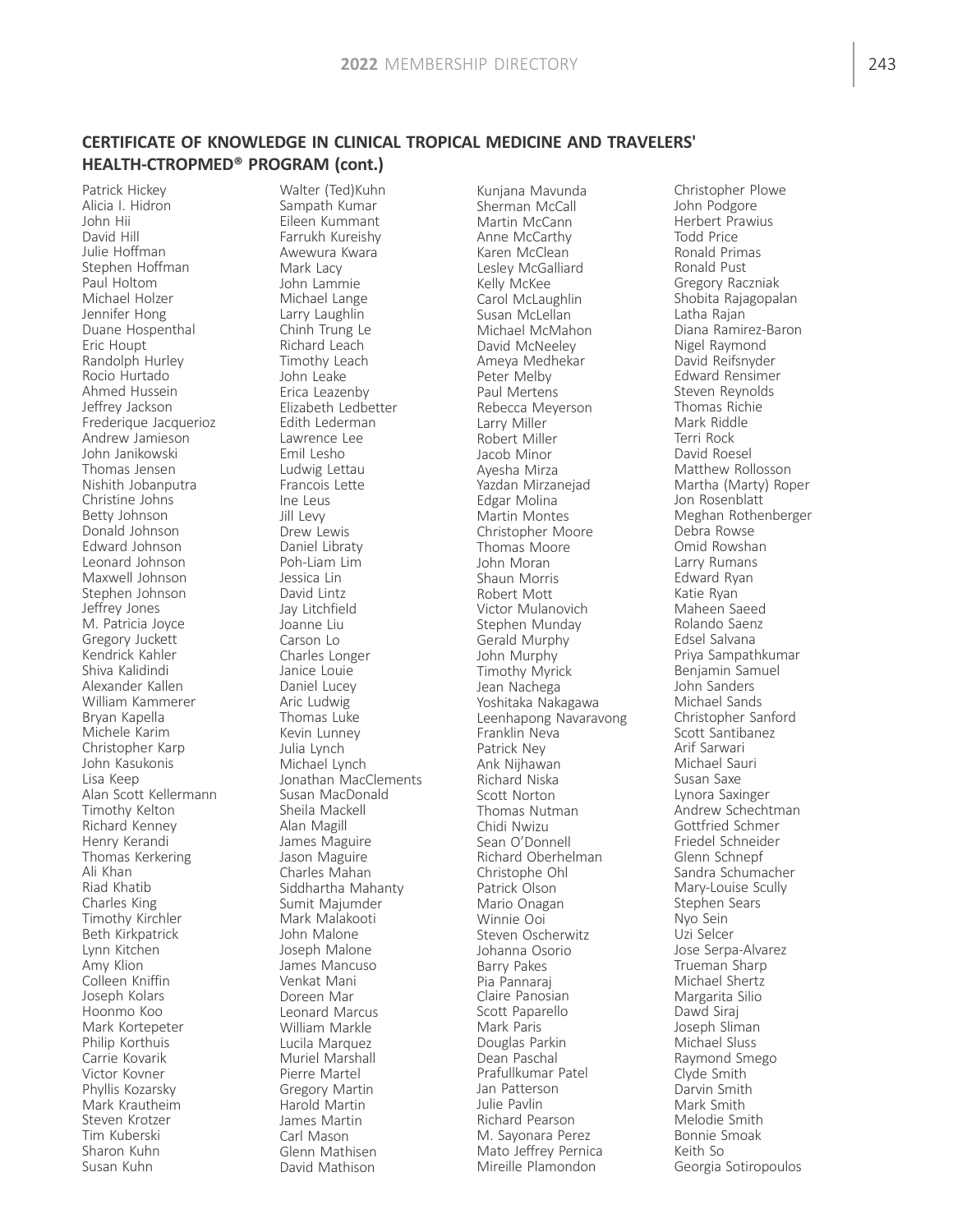Paul Southern David Spees Corydon Sperry Hans Spiegel Alan Spira Frank Stackhouse Sarah Staedke William Stauffer Bruce Steffes Madlyn Stein Ellen Steinberg Stevenson Theodore Steiner Robert Stewart Mark Stinson Steven Stocks Oystein Strand Judy Streit Lara Strick Alec Style Andrea Summer Deena Sutter Robert Swanson Stephen Swanson Thor Swanson Paul Swoboda Elizabeth Talbot Paul Tambyah

Cindy Tamminga Sybil Tasker Kevin Taylor Nathan Teague Ildefonso Tellez Tom Thacher Donald Thea Michael Thigpen Stephen Thomas Donald Thompson Matthew Thompson Robert Tingley Ellis Tobin Michael Tolle Kay Tomashek Jason Tompkins Stephen Toovey John Toso Indi Trehan David Tribble Sally Trippel Andrew Trofa April Truett Anthony Tvaryanas O Ugwu William Umhau Gregory Utz David Van Dyke

John Vande Waa Mary Alice Vanderkooi Sabah Varoqua Cuddalore Vasudevan Sten Vermund Merceditas Villanueva Brant Viner Joseph Vinetz Christopher Vinnard Steven Virant Roopa Viraraghavan Abinash Virk Cecily Wait Patricia Walker Arthur Wallace Mark Wallace Douglas Walsh Karen Wang Shu-Hua Wang Cirle Warren Glenn Wasserman Julia Weeks Gary Weil Peter Weina Eric Weiss Peter Weiss Peter Weller A. Clinton White

Andrew White Gordon Whitney Peter Wiest William Willitts Mary Wilson Mary Wilson Patrick Wilson Dana Witmer Darrell Witt David Witt Murray Wittner Martin Wolfe Patricia Woodall Kara Wools-Kaloustian Glenn Wortmann Andrew Wright Paul Wright Seth Wright Randolph Wykoff Richard Ybarra Philip Yeon Irina Yermilov Cedric Yoshimoto Jean Young A.J. Yund Kenneth Zangwill Brian Zanoni Michael Zapor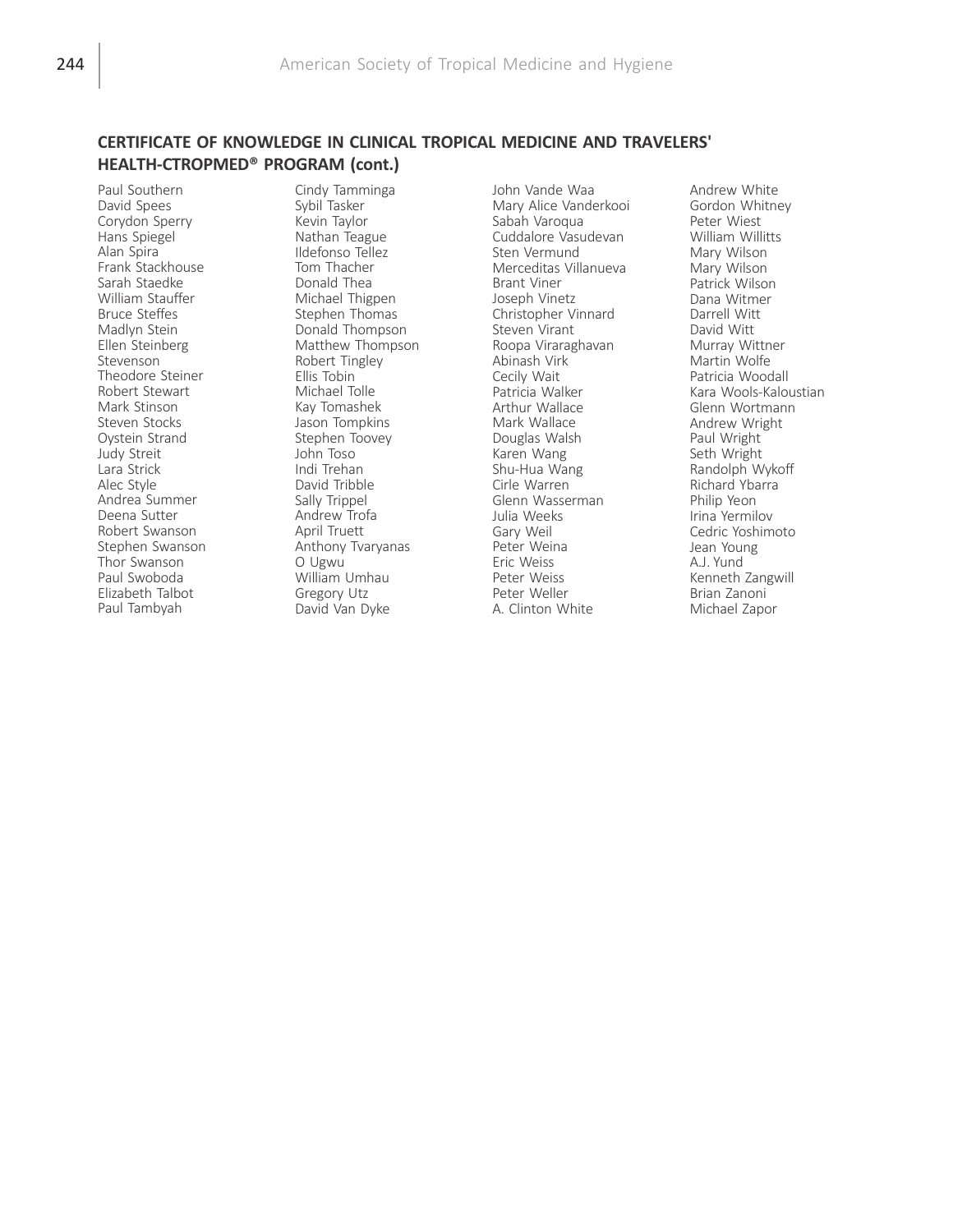# ASTMH-Approved Diploma Courses in Clinical Tropical Medicine

Diploma in Tropical Medicine Baylor College of Medicine

Diploma in Tropical Medicine Baylor International Pediatric AIDS Initiative

Diploma in Tropical Medicine Bernhard Nocht Institute

Gorgas Memorial Institute of Tropical and Preventive Medicine

Diploma in Tropical Medicine and Public Health Charite University Medicine Berlin, Humboldt University Free University Berlin

Graduate Certificate in Tropical Medicine John A. Burns School of Medicine at the University of Hawaii, Mãnoa

Summer Institute in Tropical Medicine and Public Health Johns Hopkins Bloomberg School of Public Health

Diploma in Tropical Medicine & Hygiene Liverpool School of Tropical Medicine

Diploma in Tropical Medicine & Hygiene London School of Hygiene and Tropical Medicine

East African Diploma in Tropical Medicine and Hygiene London School of Hygiene & Tropical Medicine

# Graduate Diploma in Tropical Medicine and Hygiene

Mahidol University

Professional Diploma of Tropical Medicine & Hygiene (DTM&H) School of Tropical Medicine and Global Health (TMGH)

Nagasaki University

Postgraduate Course in Tropical Medicine and International Health Prince Leopold Institute of Tropical Medicine

Diploma Course in Clinical Tropical Medicine and Travelers' Health Tulane University

Training in Tropical Medicine and Travelers' Health Uniformed Services University of the Health Sciences

University of Minnesota Global Health Course University of Minnesota in collaboration with CDC

Intensive Course in Tropical and Travel Medicine University of Texas Medical Branch at Galveston

Tropical Medicine and Global Health University of Virginia Health System

Clinical Tropical Medicine and Travelers' Health West Virginia University

# ANNUAL MEETING HISTORY

2021

Virtual November 17-21, 2021

2020

Virtual November 15-19, 2020

2019 National Harbor, Maryland November 20-21, 2019

## 2018

New Orleans, Louisiana October 28-November 1, 2018

2017

Baltimore, Maryland November 5-9, 2017

2016 Atlanta, Georgia November 13-17, 2016

## 2015

Philadelphia, Pennsylvania October 25-29, 2015

## 2014

New Orleans, Louisiana November 2-6, 2014

2013 Washington, DC November 13-17, 2013

2012 Atlanta, Georgia November 11-15, 2012

## 2011

Philadelphia, Pennsylvania December 4-8, 2011

## 2010

Atlanta, Georgia November 3-7, 2010

# 2009

Washington, DC November 18-22, 2009

## 2008

New Orleans, Louisiana December 7-11, 2008

## 2007

Philadelphia, Pennsylvania November 4-8, 2007

2006 Atlanta, Georgia November 12-16, 2006

2005 Washington, DC December 11-15, 2005

#### 2004 Miami, Florida November 7-11, 2004

2003 Philadelphia, Pennsylvania December 3-7, 2003

## 2002 Denver, Colorado

November 10-14, 2002 2001

## Atlanta, Georgia November 11-15, 2001

Houston, Texas October 29-November 2, 2000

# 1999

2000

Washington, DC November 28-December 2, 1999

1998 Cancelled- San Juan, Puerto Rico (Hurricane Georges)

1997 Orlando, Florida

1996 Baltimore, Maryland

1995 San Antonio, Texas

1994 Cincinnati, Ohio

1993 Atlanta, Georgia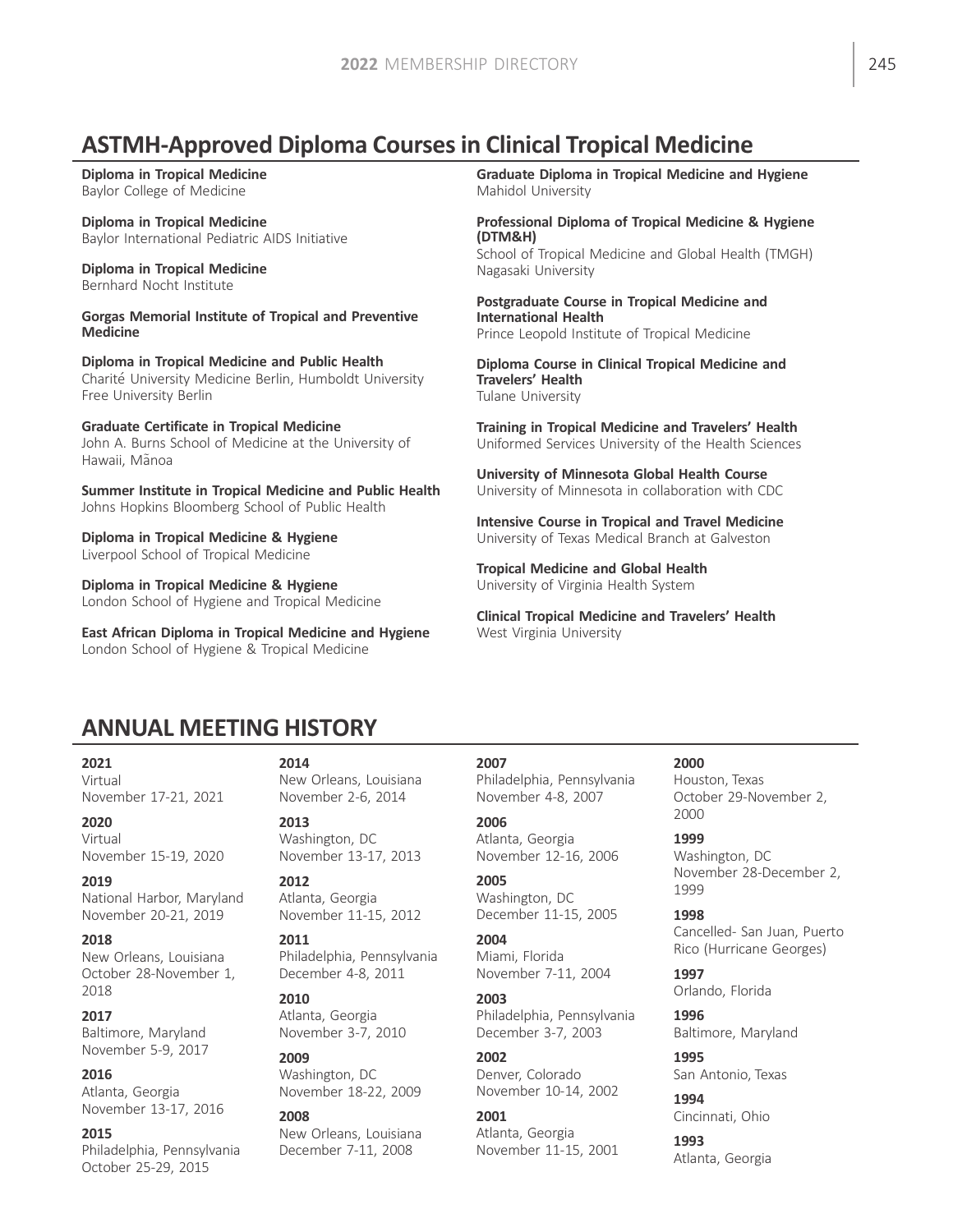# **246 American Society of Tropical Medicine and Hygiene**

1992 Seattle, Washington

1991 Boston, Massachusetts 1990

New Orleans, Louisiana

1989 Honolulu, Hawaii

1988 Washington, DC

1987 Los Angeles, California

1985 Miami, Florida

1984 Baltimore, Maryland

1982 Cleveland, Ohio

1981 San Juan, Puerto Rico

1980 Atlanta, Georgia

1979 Tucson, Arizona

1978 Chicago, Illinois

1977 Denver, Colorado

1976 Philadelphia, Pennsylvania

1975 New Orleans, Louisiana

1974 Honolulu, Hawaii

1973 Houston, Texas

1972 Miami, Florida

1971 Boston, Massachusetts

1970 San Francisco, California 1969 Washington, DC

1968 Atlanta, Georgia

1967 Philadelphia, Pennsylvania

1966 San Juan, Puerto Rico

1965 New Orleans, Louisiana

1964 New York, New York

1963 Chicago, Illinois

1962 Atlanta, Georgia

1961 Washington, DC

1960 Los Angeles, California

1959 Indianapolis, Indiana

1958 Miami, Florida

1957 Philadelphia, Pennsylvania

1956 New Orleans, Louisiana

1955 Boston, Massachusetts

1954 Memphis, Tennessee

1953 Louisville, Kentucky

1952 Galveston, Texas

1951 Chicago, Illinois

1950 Savannah, Georgia

1949 Memphis, Tennessee 1947 Atlanta, Georgia

1944

St. Louis, Missouri 1943 Cincinnati, Ohio

1942 Richmond, Virginia

1941 St. Louis, Missouri

1940 Louisville, Kentucky

1939 Memphis, Tennessee 1938

Oklahoma City, Oklahoma

1937 New Orleans, Louisiana

1936 Baltimore, Maryland

1935 St. Louis, Missouri

1934 San Antonio, Texas

1933 Richmond, Virginia

1932 Birmingham, Alabama

1931 New Orleans, Louisiana

1930 Cleveland, Ohio

1929 Miami, Florida

1928 Washington, DC

1927 Boston, Massachusetts

1926 Washington, DC

1925 Washington, DC 1924 Chicago, Illinois

1923 San Francisco, California 1922

Washington, DC

1921 Hot Springs, Arkansas

1920 New Orleans, Louisiana

1919 Atlantic City, New Jersey

1918 Cancelled (Influenza)

1917 New York, New York

1916 Washington, DC

1915 San Francisco, California

1914 Boston, Massachusetts

1913 Washington, DC

1912 Atlantic City, New Jersey

1911 New Orleans, Louisiana

1910 St. Louis, Missouri

1909 Washington, DC

1908 Baltimore, Maryland

1907 New York, New York

1906 Philadelphia, Pennsylvania

1905 Philadelphia, Pennsylvania

1904 Philadelphia, Pennsylvania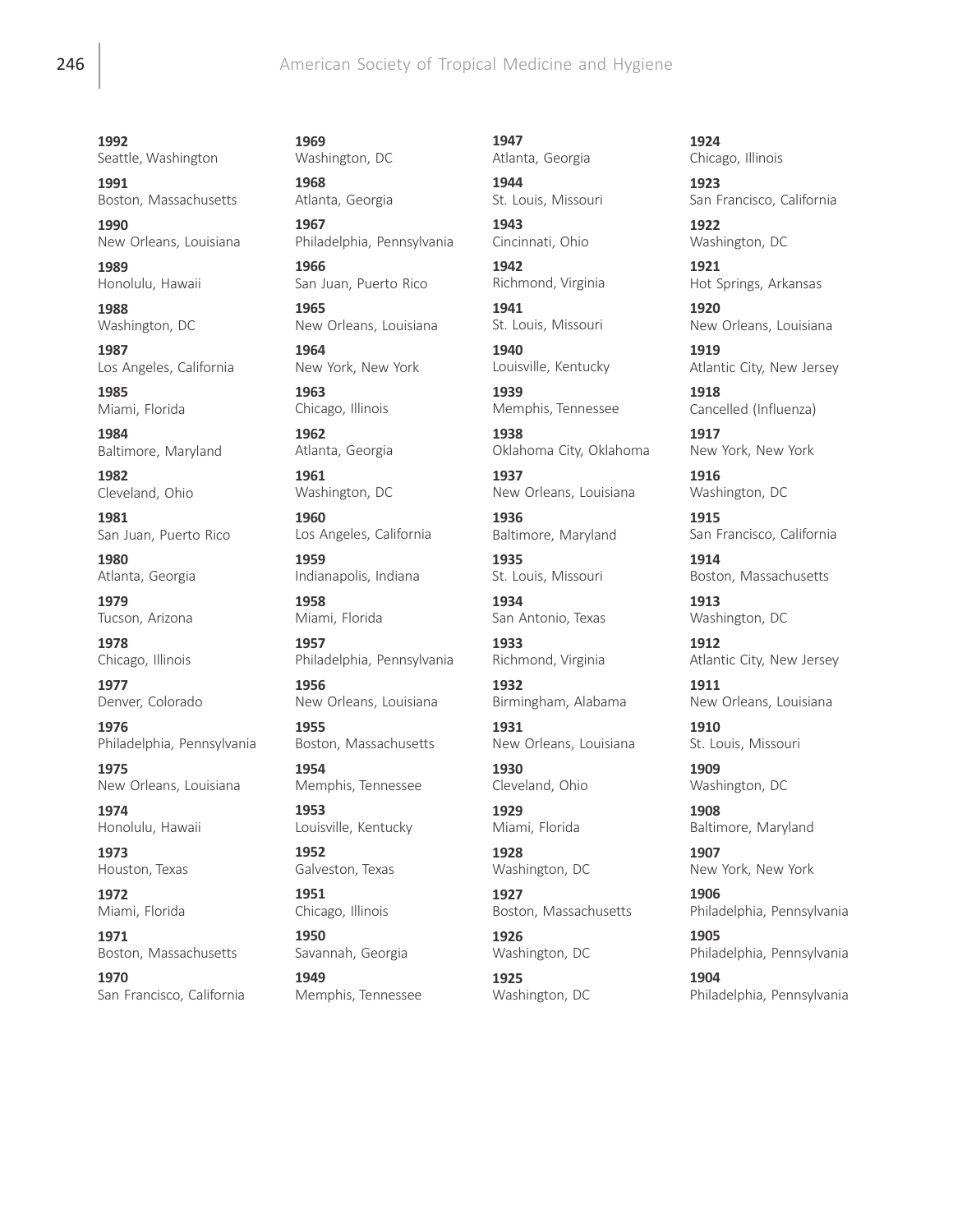# Named Lectures

# COMMEMORATIVE FUND LECTURE—

This lecture is presented annually by an invited senior researcher resident in the tropics.

2020

John N. Nkengasong Africa Centers for Disease Control and Prevention

2019 Moses R. Kamya Makerere University

2018 Kelly Chibale University of Cape Town

2017 Jane Cordosa Sentinex Therapeutics

2016 Zulfi qar Bhutta

Hospital for Sick Children and Aga Khan University

2015<br>Abdoulaye Djimdé University of Science, Techniques and Technology of Bamako

2014 Eusebio Macete Manhica Health Research Center

2013 Nick Day Mahidol-Oxford Tropical Medicine Research Unit (MORU)

2012 John Gyapong University of Ghana

2011 Mirta Roses Periago Pan-American Health Organization

2010 Alejandro Cravioto International Centre for Diarrhoeal Disease Research, Bangladesh

2009 Fred Binka University of Ghana

2008 Carlos Morel Oswaldo Cruz Foundation (FIOCRUZ)

2007 Awa Coll-Sack Roll Back Malaria Partnership

2006 Sambo Sow Center for Vaccine Development-Mali

2005 Oyewale Tomori Redeemer's University

2004 Eduardo Gotuzzo IMT 'Alexander Von Humboldtt' 2003

Rashidul Haque International Centre for Health and Population Research

2002 Solomon Benatar University of Cape Town

2001 Francis Nkrumah Noguchi Memorial Institute for Medical Research

2000 Socrates Herrera Instituto de Immunologia Del Valle Cali

1999 R. Swanepoel National Institute of Virology

1998 Ayoade M.J. Oduola (Invited) University of Ibadan

1997 A. de Queiroz Sousa Secretary of Health

1995 C.A. de Quadros Pan American Health Organization

CHARLES FRANKLIN CRAIG LECTURE— This lecture is presented in alternate years at the ASTMH Annual Meeting by a distinguished worker in the field of tropical medicine.

2020

Elizabeth Winzeler University of California San Diego

2018 Beth Kirkpatrick University of Vermont College of Medicine

2016 Albert Icksang Ko Yale School of Public Health

2014 Terrie Taylor Michigan State University

2012 Michael Alpers Curtin University, Australia

2010 Robert Gilman Johns Hopkins University School of Public Health

2008 Robert Swanepoel National Institute for Communicable **Diseases** 

2006 David Molyneux Liverpool School of Tropical Medicine

2004 David Walker University of Texas Medical Branch

2002 Barry J. Beaty Colorado State University

1994 Michael Osterholm Minnesota Department of Health

1992 Hon. D.A. Henderson Office of Science and Technology Policy 1990 Thomas P. Monath USAMRIID

1988 Duane Gubler Centers for Disease Control

1986 Franklin Neva National Institutes of Health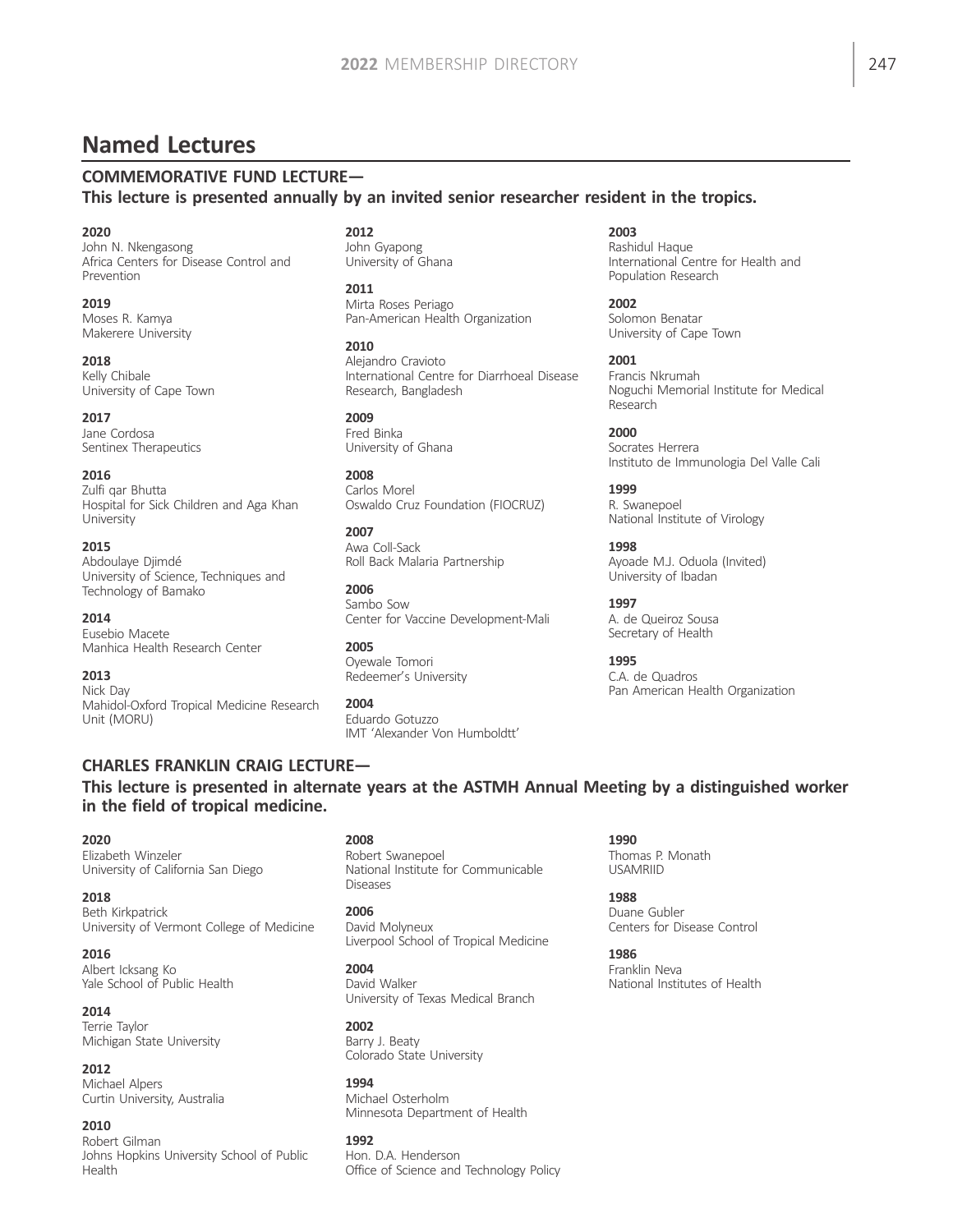# VINCENZO MARCOLONGO MEMORIAL LECTURE— This lecture is presented annually at the ASTMH Annual Meeting as part of the ACCTMTH meeting.

#### 2021

Pedro Legua Universidad Peruana Cayetano Heredia, Lima, Peru "Leprosy: An Ongoing Clinical Challenge"

#### 2020

Soumya Swaminathan World Health Organization Geneva, Switzerland "Tuberculosis: Update and Current Challenges"

#### 2019

Robert Handby Australian Red Cross, Australia "The Provision of Safe Water in Complex Environments"

#### 2018

David Christiani Harvard Medical School and Harvard School of Public Health Boston, MA "Environmental Disease in Tropical Regions"

#### 2017

Claudio F. Lanata Nutritional Research Institute, Lima Peru "Vibrio Cholera: Lessons from Haiti and Its Pending Research Agenda"

#### 2016

Saliyapura Sri Lanka "Leptospirosis in the Tropics: The Diagnostic Challenge Suneth Buddhika Agampodi"

#### 2015

David A. Warrell Oxford, United Kingdom "The Clinical Fascination of Snake-Bite World Wide"

## 2014

Carlos Seas Lima, Peru Paraccocidiodomycosis: A Neglected Mycosis of Latin America

#### 2013

Edgar Carvalho Salvador Brazil "Management of Tegumentary Leishmaniasis: Lessons from Studies on Pathogenesis of Leishmania braziliensis infection"

## 2012

Buddha Basnyat Nepal International Clinic Kathmandu, Nepal "Gall Bladder Carriage of Salmonella: A Case of Mistaken Identity"

## 2011

Fredrick Sawe Kenya Medical Research Institute/Walter

Reed Project Kericho, Kenya "Prevention of Mother-to-Child Transmission of HIV Infection and HIV Free Survival: Perspectives from Resource-Limited Settings"

## 2010

Anita Zaidi Aga Khan University Karachi, Pakistan "Neonatal Infections: A Global Perspective"

#### 2009

David A.J. Moore Imperial College London and Universidad Peruana Lima, Peru "Paradigm Shifts in Tuberculosis Drug Susceptibility Testing: New Dos and Donts"

#### 2008

Raul Isturiz Hospital Privado Centro Medico de Caracas Caracas, Venezuela "Understanding Neurocysticercosis: Advances in the Last 50 Years"

## 2007

Christian Burri Swiss Tropical Institute Basel, Switzerland "Human African Trypanosomiasis: A Neglected Disease with Low Prevalence But High Impact"

## 2006

Kevin Marsh KEMRI-Wellcome Trust Collaborative Research Programme Kilifi , Kenya "Severe Malaria: A Moving Target?"

## 2005

"Cystic Echinococcosis: To Treat Or Not To Treat?" Enrico Brunett University of Pavia Pavia, Italy

## 2004

Jacques Pepin University of Sherbrooke Quebec, QC, Canada "Human African Trypanosomiasis: The Past Explains the Present and Is Key to the Future"

## 2003

Tom Solomon University of Liverpool Liverpool, United Kingdom "Japanese Encephalitis-West Nile's Ugly Sister"

## 2002

David Dance Public Health Laboratory Plymouth, United Kingdom "Melioidosis: The Peril in the Paddy Fields"

## 2001

Edward Zijlstra College of Medicine Blantyre, Malawi

"Visceral Leishmaniasis in Sudan: New Insights from the Past Decade"

## 2000

Solly Faine Monash University Melbourne, Australia "Leptospirosis, the Hide-and-Seek Disease"

## 1999

Eli Schwartz Tel Aviv University Israel "Malaria Prophylaxis: A New Approach"

#### 1998

Annual Meeting Cancelled due to Hurricane Georges

## 1997

Michael Roggendorf Institute of Virology, University of Essen Germany "Clinical Features and Epidemiology of Tick Borne Encephalitis in Central and Eastern Europe"

## 1996

Jean Pape Cornell University Haiti "An Infectious Disease Specialist in Haiti: AIDS, Diarrhea, Typhoid Fever and Civil Unrest"

## 1995

J.H. Ellner

Case Western Reserve University Cleveland, OH "Tuberculosis: Developments in Epidemiology, Diagnosis, Treatment and Prevention"

## 1994

Nicholas White Hospital of Tropical Diseases, Mahidol University Bangkok, Thailand "Management of Severe and Complicated Malaria"

## 1993

Thiravat Hemachudha Chulalongkorn University Bangkok, Thailand "Human Rabies: Clinical Features, Pathogenesis and Potential Treatment"

## 1992

Anastacio de Queiroz Sousa Federal University of Ceara Fortaleza, Brazil "HIV and Opportunistic Infections in Northeastern Brazil"

## 1991

Anthony Bryceson London School of Hygiene and Tropical Medicine London, England "Tropical Dermatology"

## 1990

Reeder Honolulu, HI "Radiological Aspects of Tropical and Parasitic Disease"